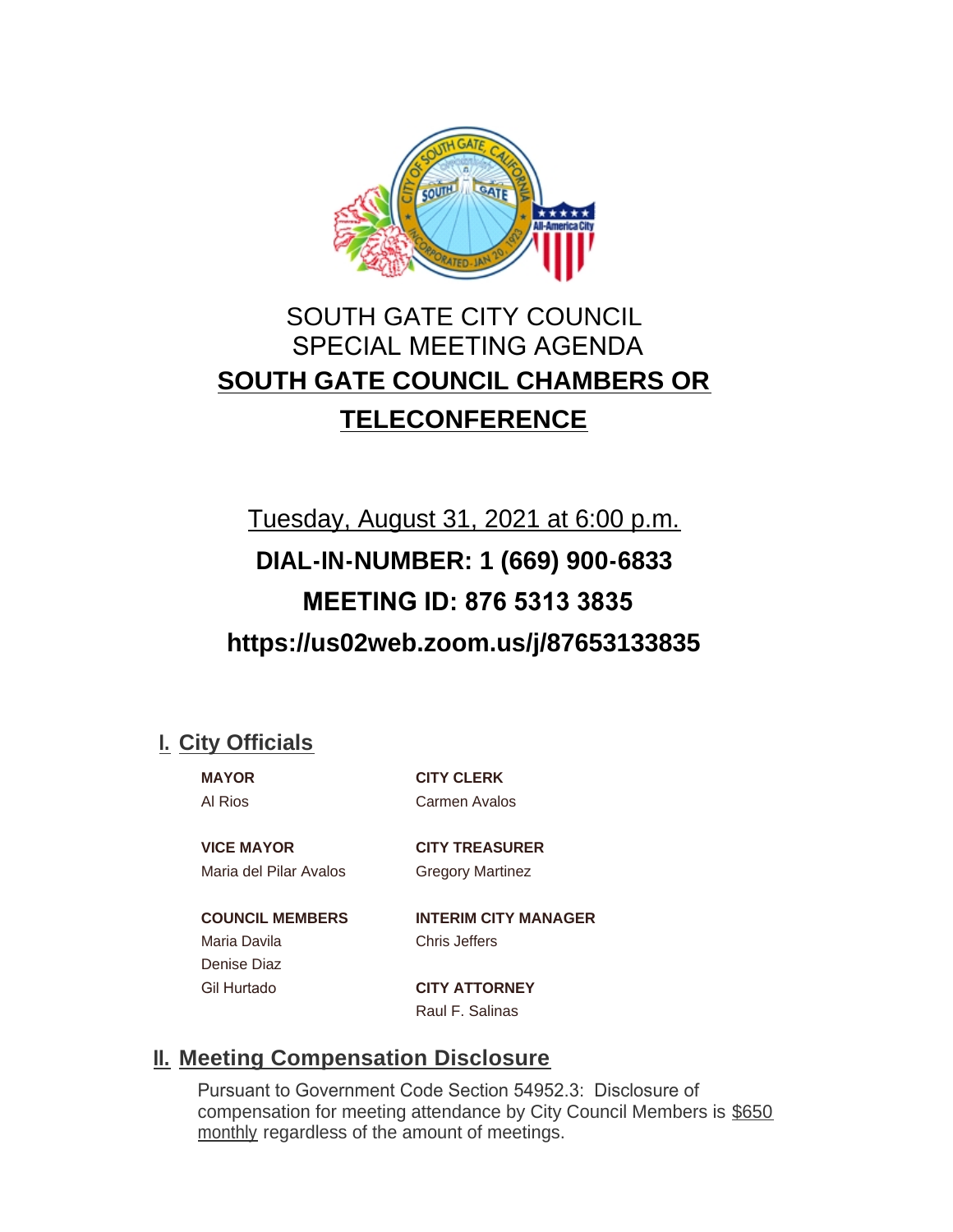### **Closed Session: (ATTY) III.**

#### **1. CONSIDER THE EVALUATION OF PERFORMANCE OF A PUBLIC EMPLOYEE**

Pursuant to Government Code Section 54957 and 54957.6

a. Interim City Manager

Documents:

#### CLOSED SESSION MEETING 08-31-2021.PDF

### **K. Adjournment**

I, Carmen Avalos, City Clerk, certify that a true and correct copy of the foregoing Meeting Agenda was posted August 30, 2021 at 3:06 p.m. as required by law.

Carmen Avalos, CMC

City Clerk

Materials related to an item on this Agenda submitted to the City Council after distribution of the agenda packet are available for public inspection in the City Clerk's Office

> 8650 California Avenue, South Gate, California 90280 (323) 563-9510 \* fax (323) 563-5411 \* [www.cityofsouthgate.org](http://www.cityofsouthgate.org/)

In compliance with the American with Disabilities Act, if you need special assistance to participate in the City Council Meetings, please contact the Office of the City Clerk.

Notification 48 hours prior to the City Council Meeting will enable the City to make reasonable arrangements to assure accessibility.